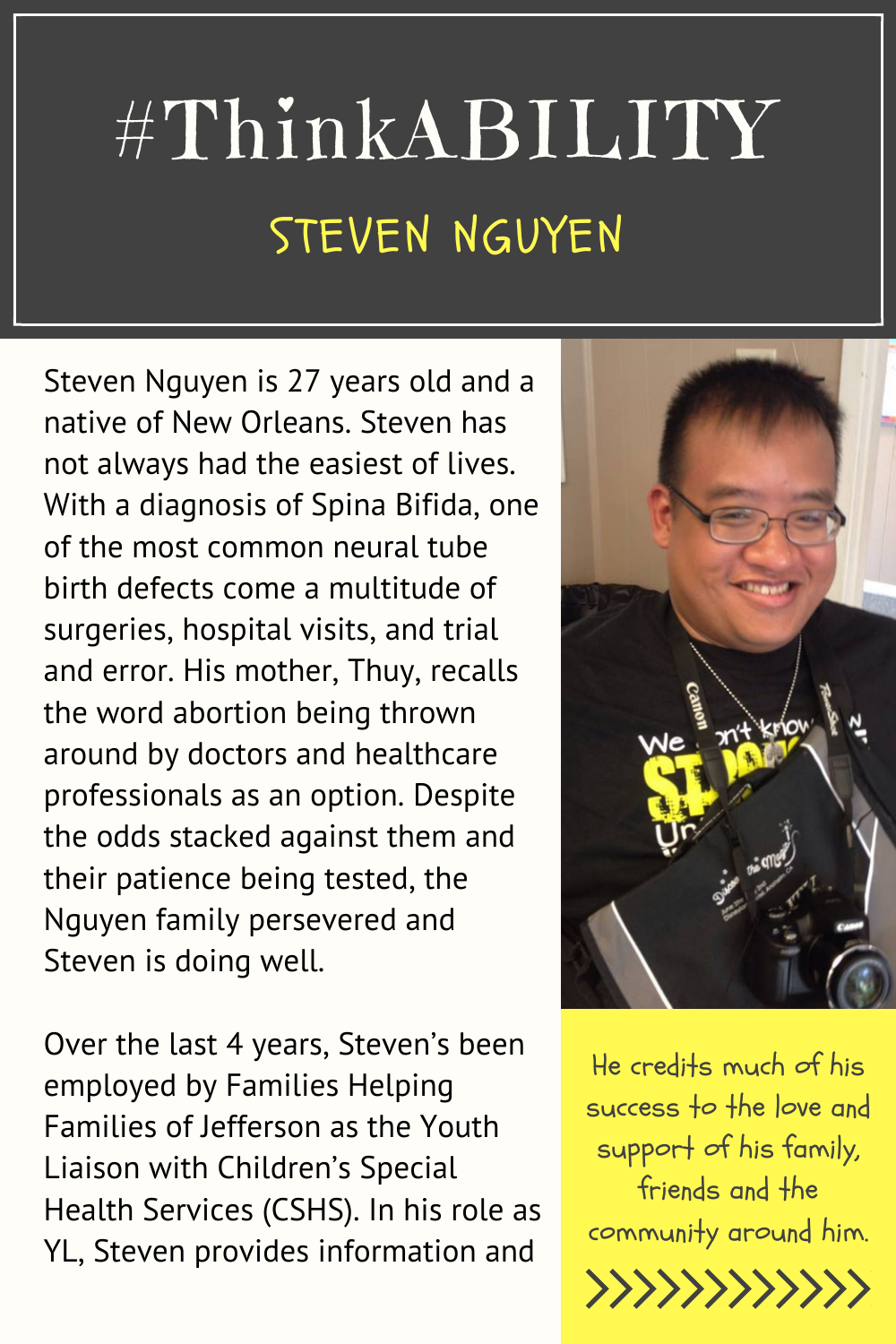support to patients and their families going through the Children's Hospital Rehabilitation Program. He also assists with the planning and implementation of CSHS program activities.

Steven served/serves on various committees and boards that provide community supports and services to individuals with disabilities and their families, including the Spina Bifida Association of Greater New Orleans, the Statewide Independent Living Council of Louisiana, and the Office for Citizens with Developmental Disabilities Systems Transformation Advisory Group.

In 2013, Steven was recognized as the Ryan Colburn Scholarship Award recipient for outstanding youth leadership and involvement in the field of Maternal and Child Health (MCH), by the Association of Maternal & Child Health Programs in Washington D.C. This gave him the opportunity to attend their annual AMCHP conference and represent the great state of Louisiana. While there, he met with then Senator Mary Landrieu and David Vitter to chat and discuss important issues pertaining to MCH.

During his downtime, Steven enjoys being immersed in the world of technology which includes music, social media, taking apart and fixing computers, and photography and editing. He also enjoys being a member of the community, playing sports like wheelchair basketball, baseball, and hanging out with family and friends.